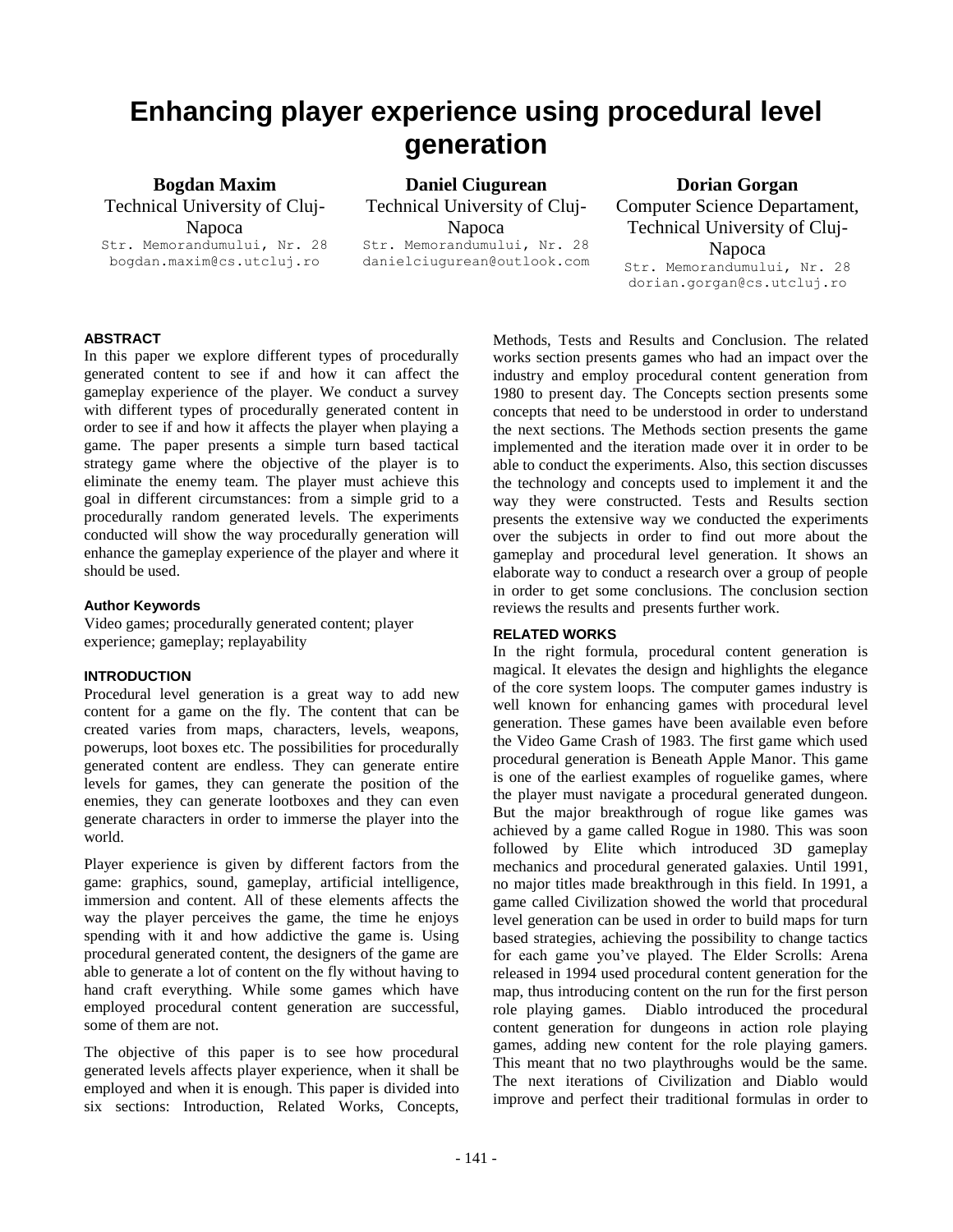enhance the replayability and the variety of the gameplay. By 2008, roguelike games were almost non-existent, until a game called Spelunky revived the genre. Each dungeon in Spelunky is procedurally generated given different game experience each time one level is being played. Also, in 2008 two major breakthroughs used procedurally generated content to enhance the content: Spore and Left 4 Dead. Spore used procedural generated content for the characters so that they occupy as few bytes as possible. Each character has a seed which acts like a DNA and from there the character is generated in combination with pre-made content by the developers. In Left 4 Dead the game's artificial intelligence would observe the players' effects on the world and based on that, would adjust the difficulty accordingly. This is a very intelligent example of using procedural content generation in combination with artificial intelligence in order to enhance the player's experience. Left 4 Dead II refined this idea and improved the AI. In 2011 a game called Minecraft took the world by surprise with its gameplay elements and procedural generated content. The player can build anything in a voxel-based space which is procedural generated and also could bring friends in order to join the fun. No Man's Sky shocked the world in 2016 by generating over 18 quintillion planets to explore in the game. Very little game data would be stored as everything is generated on the fly from a specific seed. XCOM II(2016) generates level portions on the run in order to add new content each time it is played. Being a turn based tile based strategy game, different tactics would be employed each time a battle is fought.

# **CONCEPTS**

**Games** are famously hard to define[4]. By games we refer to the videogames, computer games, board games, puzzles, card games etc. Games have the role to leisure the user and to entertain him. Entertaining is the main objective of the game. The more the user is entertained and wants to spend his time within the game's world, the better the game is. There are different types of video games. The most popular are: first person shooters, third person shooters, real-time strategies, turn-based strategies, role playing games, adventure games, puzzle games, action games and the list goes on. From these genres, we are going to focus on the turn-based strategies.

A **turn-based strategy game** is a genre in which each player or team has a limited number of units on the board. Each unit have a limited number of action points that can take each turn. This action points consist in movement, attack or calling special abilities in order to achieve victory. After all the action points are gone for the turn or the player decides that he won't do anything for that turn, he will end his turn, letting the enemy make his moves. Turn-based strategies are characterized by the fact that the action takes place in sequential turns. Usually, these kinds of games take place on a board represented by a grid.

A **tactical turn-based** strategy is a computer and video game genre that through stop-action simulates the consideration and circumstances of operational warfare and military tactics in generally small-scale confrontations as opposed to more strategic considerations of turn-based strategy games.

The **grid** represents the gameboard with a specific number of squares arranged in a specific pattern. The grid may have a rectangular shape or a square shape. By controlling the dimension of a tile and the number of tiles, different maps can be achieved.

**Procedural content generation** is the algorithmic creation of game content with limited or indirect user input [1]. In other words, procedural content generation refers to computer software that can create game content on its own or togheter with one or many human players or designers. A key term here is content. In the context of procedurally generators, content may refer to: characters, maps, levels, weapons, loot boxes etc. Procedurally generated characters add detail and depth to characters and multiple characters can be created in a very short period of time. These can vary from family dynasties to individual characters with whom the player can build different relationships.

Procedural generated levels means that each level of the game will be generated on the fly based on a set of rules and different assets. In this way, combining the same mechanics and the same assets in different modes, players will achieve a different experience each time they play a level. In the same way, huge universes can be generated in a short amount of time giving players a huge world in which they can play. Procedurally generating maps are used in turn based strategy games. Each battle will be held on different layouts with different units generated by the computer so that no two matches will be the same. This adds to the replayability and life duration of the game. [2,7]

**Playability** is the ease by which the game can be played or the quantity or duration that a game can be played and is a common measure of quality of gameplay[5]. By using procedural level generation in the right situation, the playability of a computer game may be boosted which will give the player extra playtime experience and quality time.

**Replay value** represents a video game's potential for continued play after its first completion. Different techniques can be used in order to maximize the replay value: different endings, different party combination or different levels which can be achivied by building them at runtime [3].

**Extending content** represents the action through which a game's lifespan may be extended by adding different levels, maps, mechanics or characters into the game. By using procedural content generation, a game content can be easily extended by generating that content instead of letting a team of game developers to hand craft that content.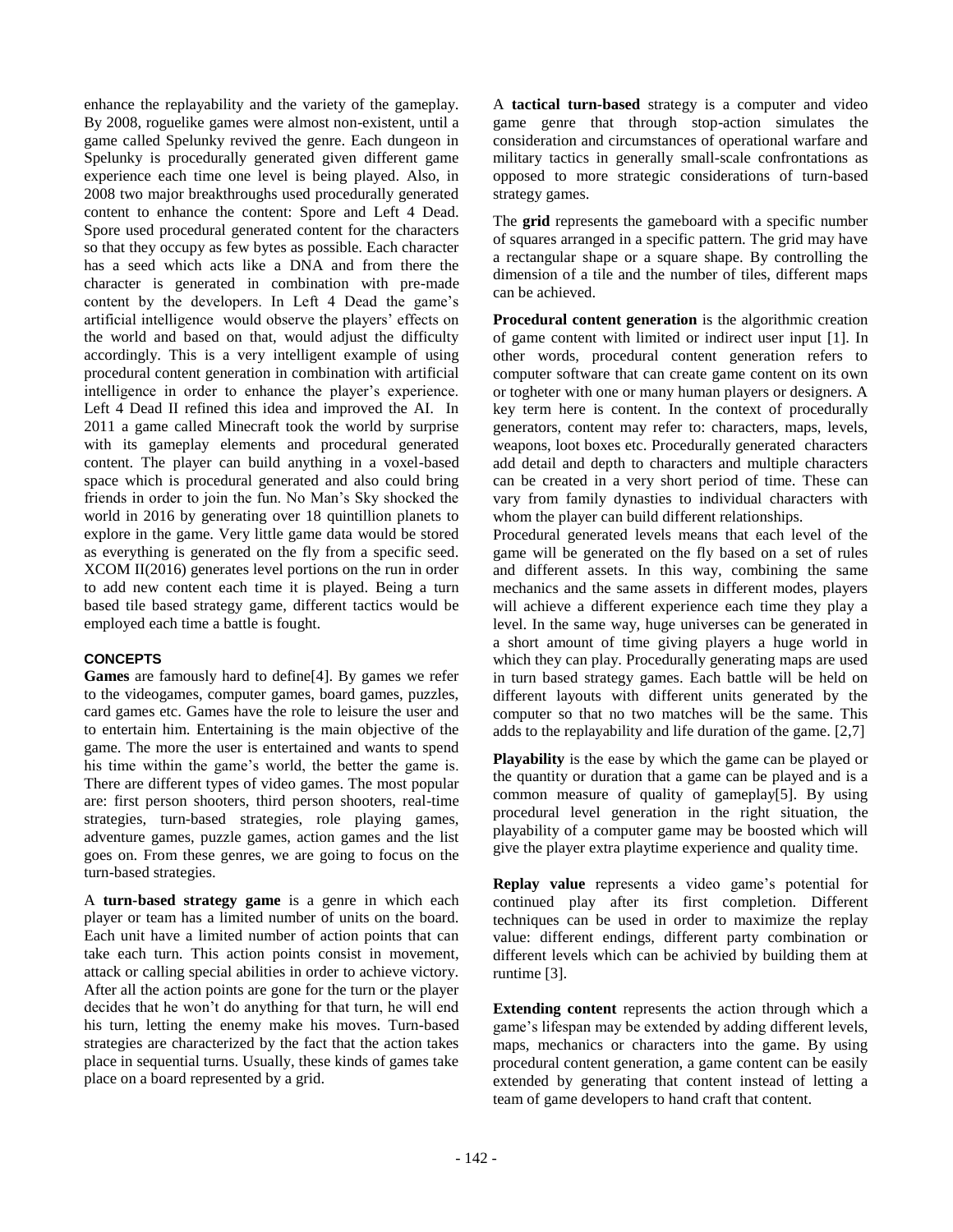Fun represents the enjoyment of pleasure, particularly in leisure activities. This is the main purpose of video games in general. By having a high fun factor, the game induces the addiction factor which leads to the case in which the player thrives for more time spent playing the game. Procedural content generation helps adding a fun factor in form of helping the designers add more content in a convenable time period. The objective of this study is to find out the right amount of generated content in order to enhance the fun factor.

## **METHODS**

This section presents the tools, environments and an incremental approach constructed in order to see how procedural generated levels affect the content and player experience. For the testing, we have implemented a simple tactical turn-based strategy game based on XCOM: Enemy Unknown. The game consists of 9 different type of units, each having unique properties, assets and moves. They fight in a dungeon which, at first it is handcrafted(two rooms) and then they become procedurally generated by a given algorithm. The main objective is to destroy the enemy team by using each unit's attack. Each unit has a different number of action points. Playing with different kind of settings, we observe players interest time, the time until they get bored and leave the game.

For constructing the simple game, we chose Unreal Engine for multiple reasons: first, Unreal Engine is free, which means that we could use all its features. This leads to the fact that we could focus on implementing the game and measuring the results and having a high quality game. We wanted to measure the way procedural content generation affects users' experience and we needed a way in order to focus on that. This meant that things like control or graphics should be by default good so that the users' experience isn't affected by these. Second, XCOM: Enemy Unknown was built in Unreal Engine so we wanted to keep the same engine for that kind of game.

By having these tools at our disposal, we incorporated an incremental approach: we started our tests with the same level and the same unit for both the player and the enemy. Then we added procedural map generation in order to change the layout and do the tests again. After this, we added different characters for both the player and the enemies. These are the same characters each time. Only the layout is changed. After the tests were run on this setting, we started to add random characters at different positions on the grid and observe the result. Finally, we experimented a little bit with the grid's dimension and the number of rooms.

Each of the next subsections will describe each iteration of the algorithm and give details about specific aspects of the changed part.

#### **Same room and characters**

We first started by constructing the grid. The grid is formed by tiles which are squares specified by a certain dimension. We chose 100 units in Unreal. To each square we attached a static mesh. A static mesh is a piece of geometry that consists of a set of polygons that can be cached in video memory and rendered by the video card. By using the caching principle, this means that a static mesh is rendered efficiently, allowing to efficiently render bigger grids. Static meshes can be translated, rotated, scaled but can not be animated. By encoding two parameters, one for the tile dimension and one for the grid dimension, we will be able to control the dimension of the grid by adjusting these two parameters. This will be useful in a future experiment. Once we generated the grid, we added one giant room and we placed 5 soldiers for the player's team and 5 soldier for the enemy team. We used a basic mesh for the unit with idle stance, attack stance and death stance so that the player can visually see what is going on. Each unit has health represented by a points(health points). The default unit has 500 health points. When a unit attacks, it deals a specific type of damage, represented by damage points. The default unit has a 100 damage points. To compute the health of the attacked unit, we just subtract from the total health points of that unit the damage points dealt by the other unit. The units can not regenerate health. This allows for a very basic strategy turn based game in order to see how fast the fun factor runs out. Each unit has an exact number of 7 action points. After 7 actions have taken place, the unit can not do anything for this turn.

#### **Generated rooms and same characters**

While maintaining the same characters as before, we added procedural map generation for the rooms. In this way, each map will be different so each player will have a different experience each time. No two games will be the same. For this, we employed a space partitioning algorithm. We used a quadtree [6] in order to partition the grid. In the quadtree, each quadrant will contain a single room(placed stochastically) as well as an empty space. Corridors will be added after the entire generation process is completed. We hold an array for the cells in memory. Each tile has, besides the size and the world position, an integer value which specifies where does that tile belong to. A value of 1 indicates that the tile belongs to a room, a value of 2 indicates that the tile belongs to a corridor and a tile of 0 indicates that the tile belongs to an inaccessible space.

After generating the grid(with the mention that each tile starts with value 0), we create the quadtree and assign to each tile in the grid a place in the quadtree. After this, we randomly assign some tiles value for a room and start to build the room around it. The value of the size of the room is chosen randomly. Then we iterate over and stochastically drop some rooms in order to keep them in a playable fashion.

For corridors, we find the nearest room from the room that we are in, find the closest edges and find the line from A to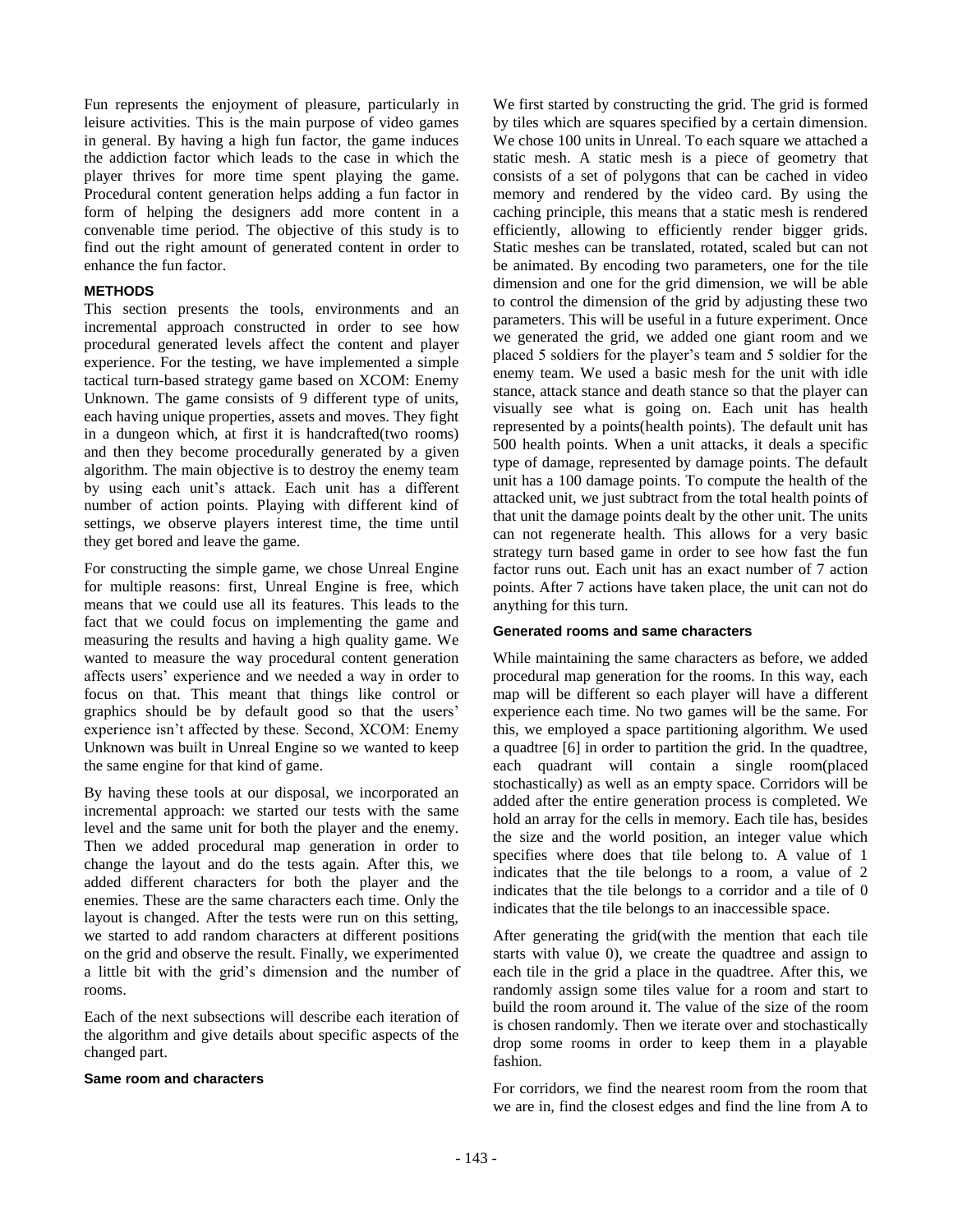B. Then we walk that line and add the specific numbers to the tile.

After each tile has a number assigned to it, we have a component which takes the grid as the input and builds the mesh for that grid. It will start by building the room and then the walls and corridors and then the inaccessible part. Figure 1 shows the generated rooms from above with the status bar of all the units.



**Figure 1. Procedurally generated rooms in the game**

## **Generated rooms and multiple characters at the same locations**

After having different dungeons for each level, the next iteration of our method added characters instead of the same default unit. For each game, different characters will be used, but in this iteration, they will be the same from one game to another. We added the following classes: Assault( 500 health points, 150 damage points), Heavy(1000 health points, 100 damage points), Medic(500 health points, 50 damage points), Specialist(500 health points, 100 damage points).

#### **Generated rooms and multiple characters at random locations**

The next iteration consists in choosing a random place for start. All the units of the player will be situated in a random room which was selected at the beginning and all the units which belong to the enemy will be situated in another room, different from the room of the player. For this, when we generate the room, we keep their middle position in a separate array and we mark if we have something in that room. For random placement, we choose a random index in the range of that array and make the necessary computations. In the room, we spawn random positions for the characters. We also employ an array for all the characters classes we have and we random generate a number in the range of that array in order to spawn a random character.

## **Generated rooms, multiple characters at random locations and different grid dimensions**

The last iteration for our tests consist in having everything we had up until this point, but playing with the map dimensions. Randomly choosing the size of the map by adjusting the dimension of the tiles and different tile numbers for the length and width, we procedurally generate levels in this way in order to see its impact over the players.

## **TESTS AND RESULTS**

This section presents the tests and results which we employed over the iterations presented above.

By having this incremental approach at our disposal, we wanted to measure the flow[8] of the player. By this we asked students from our University in order to playtests all the iterations presented above and after that we employed two playtests methods in order to see what iteration made an impact over them. The two playtest methods are traditional methods and technical approaches. Traditional methods consist of direct observations and verbal reports, while technical approaches consist of design experiments and surveys[9].

We are going through all the iterations and present the results. For each iteration we applied the direct observation and then we conducted the technical approaches in order to emphasize the results.

#### **Same room and characters**

We start by presenting the players the basic level we constructed. Naturally, we expected the fact that the fun factor should go away extremely fast. This was confirmed by direct observation where we watched the people play the game and observing their behavior. After a few minutes they would stand up and leave the game as it is. Having the same characters and same level repeated drains the fun factor pretty fast. The verbal reports confirmed. Player complained about the repetitive nature of the level and the fact that the enemy is making the same moves over and over again.

#### **Generated rooms and same characters**

When presented with the procedural generated rooms, players had a positive reaction and the direct observations confirmed this. They were motivated to clear every room and attack enemy soldiers in order to achieve victory. This was confirmed by the time they spent with the game. They didn't want to leave the game as soon as the possibility above. By having a different layout every time, they needed to rethink their strategy in order to achieve victory which opened various possibilities in gameplay terms. Their verbal communication gave us positive results, with the only complain that fully different tactical possibilities will be achieved when different characters will be presented on the screen. The verbal reports were positive

#### **Generated rooms and multiple characters at the same locations**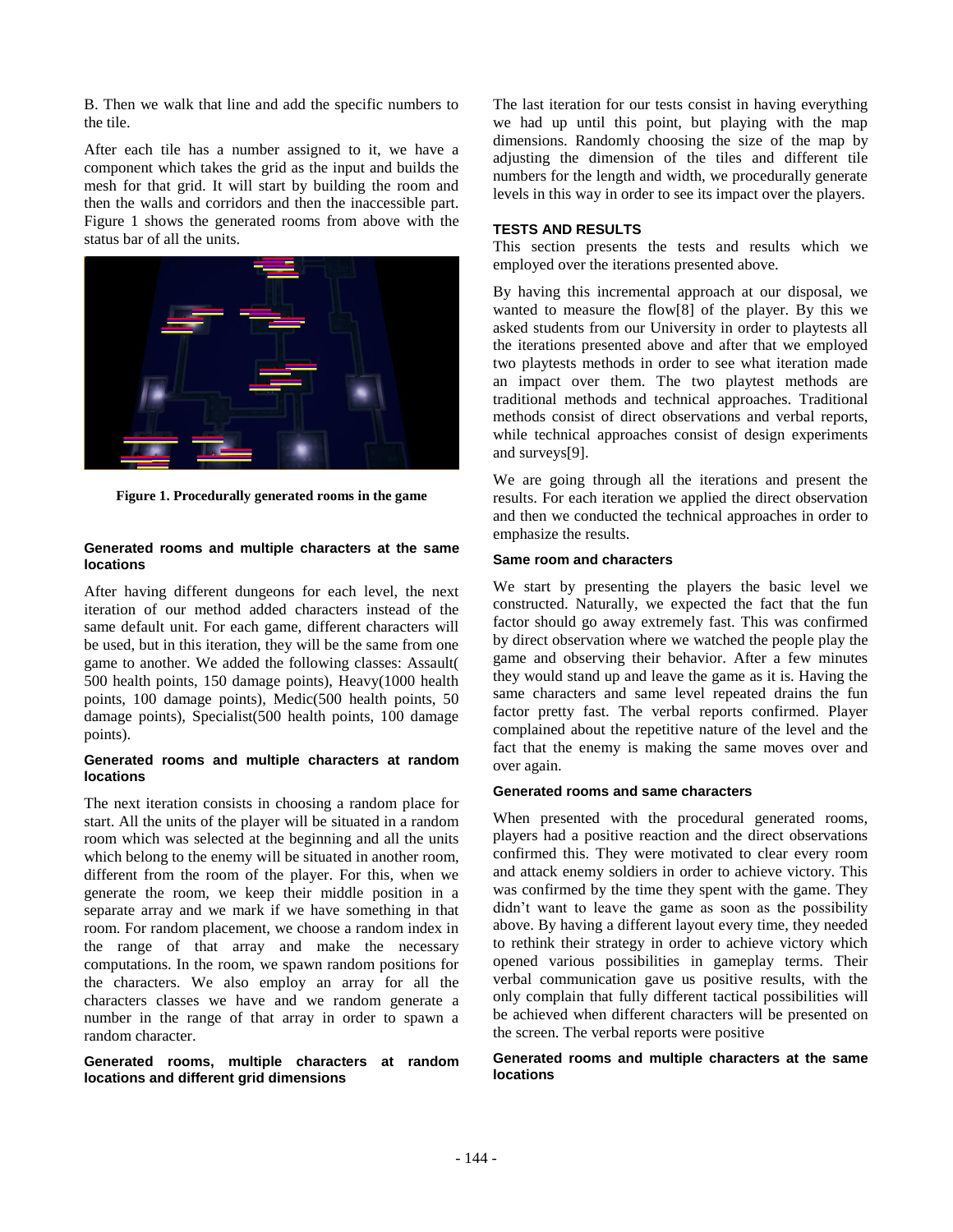From a tactical point of view, multiple characters add to the possibilities that can be employed, together with random generated rooms. The main complaint we had here is the fact that players needed a way to change the characters in order to open up the variety of tactical possibilities that these kind of games offer. The verbal reports continued to be positive

## **Generated rooms and multiple characters at random locations**

Even though the players loved this combination, they stated that the impact given by random characters at random locations was not as big as the procedurally generated rooms, in terms of their perception over the game world. They knew what to expect from the game and they stated that this part didn't add too much to the fun factor and flow.

### **Generated rooms, multiple characters at random locations and different grid dimensions**

By employing different grid dimension, the length of the games varied but still, players knew what to expect. This meant that procedural generation content did not had too much impact over the players and they stated this verbally. This led us to the next phase where we compared each of the iterations and drawing a line after where the procedural generated content will not affect too much the experience of the player.

# **Survey**

After each iteration, the player was asked five questions for the survey. The questions are:

- How interesting did you find this level?(1 not interesting at all to 5 extremely interesting)
- Rank the following features: procedural generated rooms, multiple characters, different map size, random locations(1 most liked, 4 least liked)
- How much did you changed tactics according to the level?(1 not at all, 5 changed my way of playing)
- How distorted was your experience of time?(1 not at all, 5 fully lost the notion of time)
- Rank the levels from a replayability point of view(1 has the most replayability value, 5 has the least replayability value)

The questions refer to the iterations presented above, unless notified.

The most interesting level was the one with random generated positions, multiple characters and procedurally generated levels. This had all the variety that a gamer would expect.

The procedurally generated rooms were the favorite feature of the gamer and the reason for that is that by having a different map every time, each player must think the strategy different in order to win. This lead to an intense thought process which kept the players entertained.

Surprisingly, the biggest change in tactics came from the procedural generated rooms, not from the characters which lead us to believe that this is the core procedural generated content element that makes the difference.

The gamers related that they mostly lost the notion of time on every level, except the first one which was extremely boring. We specifically design that level in order to approach incrementally the fun factor through different iterations.

The biggest replayability value was the one with different characters simply because the game had different start positions with different characters and different rooms generated each time. In this way, the tactical approaches that the players would embrace will be different for each game, leading to different playtime experience at each run.

## **Design experiments**

Our design experiments method consisted in establishing the hypothesis that procedural generation content can enhance player experience up until a specific point, where hand crafted content starts to take over. We used the iterations we have built for this experiment together with the testing methods presented above in order to confirm the hypothesis. The immediate confirmation that we had was in the verbal communication series where, through our questions and the feedback given by the users, we could assert that this hypothesis was confirmed. When the users started to play the second iteration and they lost the sense of time, we draw the conclusion that procedural generated content helps with a lot with the content addition. When they said that the impact on different characters was not as big as the impact of procedural generated rooms, the hypothesis was confirmed.

By comparing the iterations, one after another, we could see where the line is being drawn. After procedural content was added for the first time(in the second iteration), players have a totally different notion of gameplay and they wanted to play more. After characters were added, their gameplay was enhanced from their tactical point of view. After random positions were generated, they knew what to expect so procedural content generation didn't helped too much in this case(as it was almost the same as before). At this point, a different hand-crafted technique should be employed in order to enhance the gameplay(like unique characters, abilities or missions). By trying different dungeon maps, the gameplay experience was enhanced but not with an impact as before in the sense that the users knew what to expect and this variation didn't come up with a new gameplay factor.

We gathered the results in the surveys and we observed that for them, the procedural generated rooms with the same characters and procedural generated rooms with different